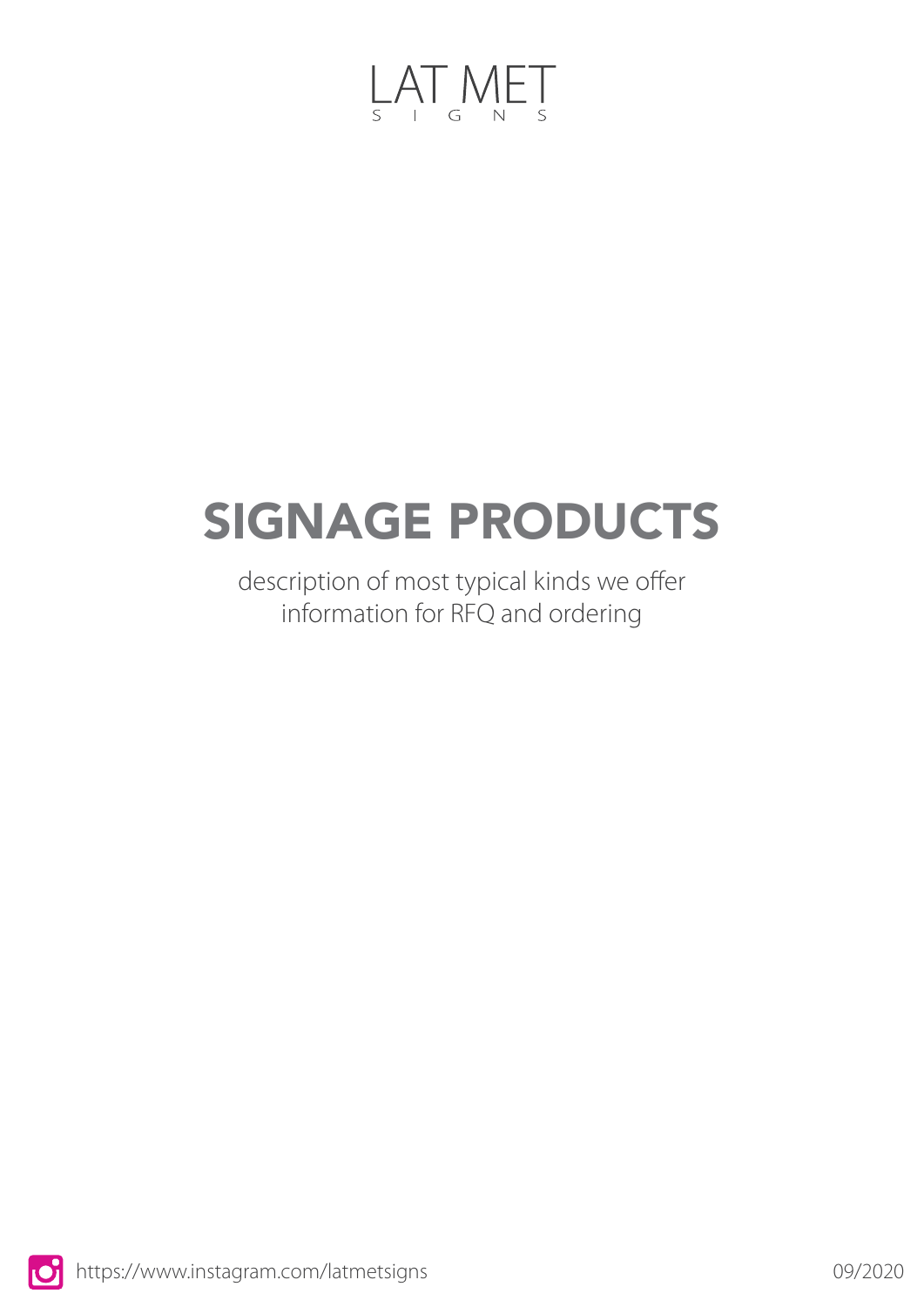# PROFIL 0 (P0)



description objects of massive materials (PVC, wood, metals, PMMA)

fastening options directly to the wall (carrier), on pins (with spacers), on back rails

limits for single object max size - 2990 mm min size - 25mm min 'line weight' - 5mm

#### finishing options painting (wet or powder)

lacquering taping with vinyl films

## PROFIL 1 (P1, P01)



description formed objects (of metals) without lightening

fastening options directly to the wall (carrier), on pins (with spacers), on back rails

limits for single object max size - 2990 mm min size - 100 mm min 'line weight' - 20 mm

max thickness - 180 mm min thickness - 15mm

finishing options painting (wet or powder) polishing, lacquering taping with vinyl films

#### PROFIL 3 (P3)



description formed objects (of metals) with backward light

fastening options on pins (with spacers), on back rails

limits

max size - 2990 mm min size - 100 mm min 'line weight' - 25 mm max thickness - 150 mm min thickness - 30 mm

#### finishing options

painting (wet or powder) polishing, lacquering taping with vinyl films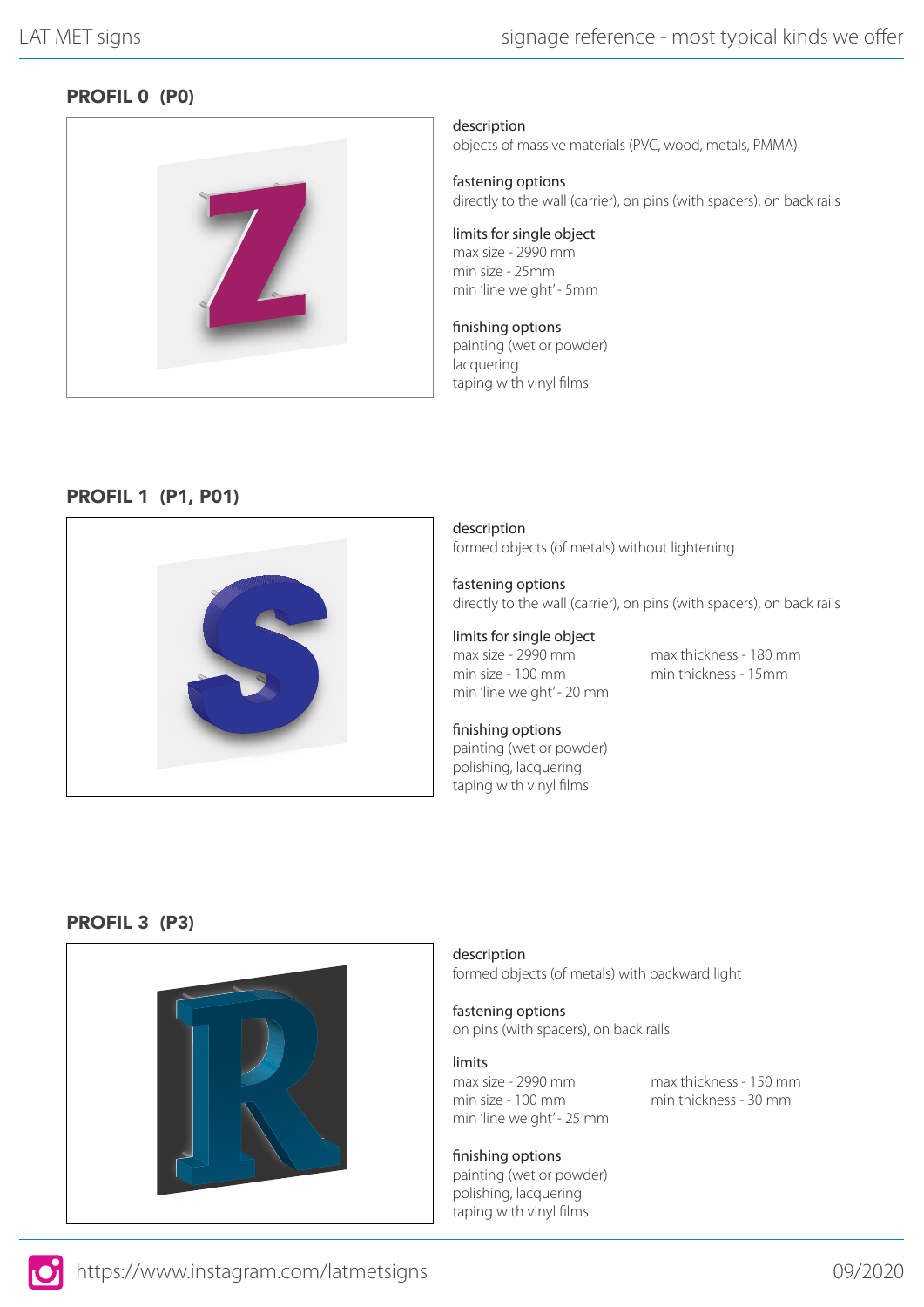# PROFIL 4 (P4)



description

formed objects (of metals) with lighted fronts L- profile for holding fronts.

#### fastening options

directly to the wall (carrier), on pins (with spacers), on back rails

limits for single object max size - 2990 mm min size - 280 mm min 'line weight' - 50 mm

max thickness - 180 mm min thickness - 50 mm

#### finishing options painting (wet or powder) lacquering taping with vinyl films

#### PROFIL 5 (P5)



#### description

formed objects (of metals) with lighted fronts. special profile for holding fronts ('Elkamet', 'f-signTrim' etc)

#### fastening options

directly to the wall (carrier), on pins (with spacers), on back rails

limits for single object max size - 1000 mm min size - 280 mm min 'line weight' - 50 mm

max thickness - 180 mm min thickness - 50 mm

#### finishing options painting (wet or powder)

lacquering taping with vinyl films

#### PROFIL 6 (P6)



# description

formed objects (of metals) with lighted fronts fronts without framing

# fastening options

directly to the wall (carrier), on pins (with spacers), on back rails

#### limits for single object max size - 2990 mm min size - 110 mm min 'line weight' - 23 mm

max thickness - 200 mm min thickness - 35 mm

#### finishing options painting (wet or powder) lacquering taping with vinyl films

https://www.instagram.com/latmetsigns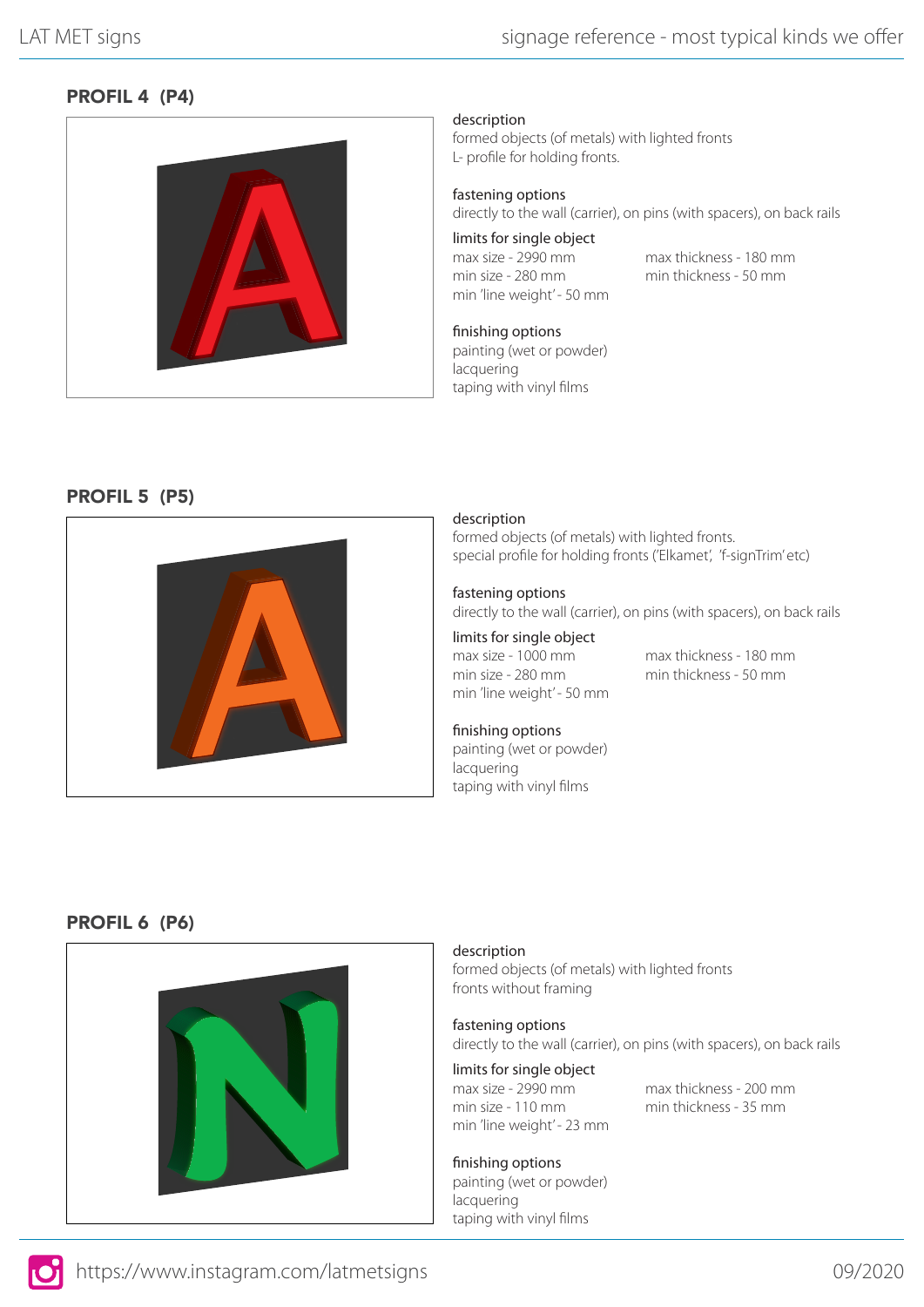# PROFIL 6/3 (P63)



description

formed objects (of metals) with backward and frontward light

fastening options

on pins (with spacers), on back rails

limits max size - 2990 mm min size - 200 mm min 'line weight' - 40 mm

max thickness - 150 mm min thickness - 70 mm

finishing options painting (wet or powder) polishing, lacquering taping with vinyl films

#### PROFIL 8 (P8, P9)



#### description

formed objects (of metals and acrylics) with lighted fronts and sides

#### fastening options

directly to the wall (carrier), on pins (with spacers), on back rails

#### limits for single object

max size - 1480 mm min size - 150 mm min 'line weight' - 30 mm ALU visible wall (depth) - 0 to 180 mm PMMA visible wall (depth) - 10 to 120 mm

#### finishing options

painting (wet or powder) lacquering taping with vinyl films

#### PROFIL 10 (P10)



#### description

metal shields (boxes) with outstandig acrylic elements (massive or formed)

fastening options directly to the wall (carrier)

limits for single module max size - 2980 mm min size - 100 mm

thickness (shield) - 30 to 150 mm thickness (acrylic) - 2 to 80 mm

#### finishing options painting (wet or powder) lacquering taping with vinyl films

https://www.instagram.com/latmetsigns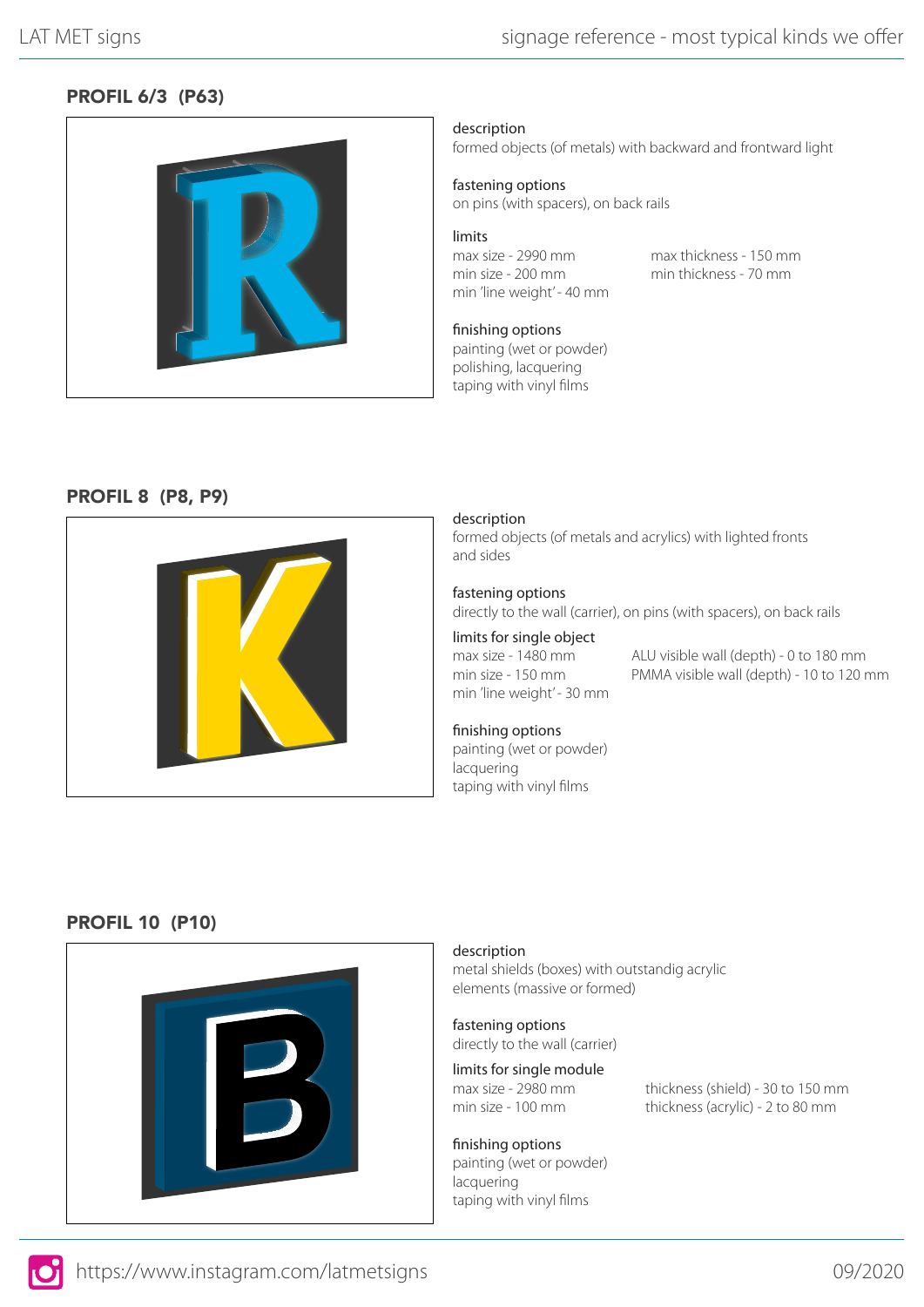# PROFIL L01 (L01, L10)



description

metal shields (boxes) with cut-open elements with acrylic behind

fastening options directly to the wall (carrier)

limits for single module max size - 2980 mm min size - 100 mm

thickness (shield) - 30 to 150 mm

finishing options painting (wet or powder) lacquering taping with vinyl films

## **PYLONS**



description bearing structure + cladding using styles descripted above

fastening options on concrete / ground

limits for single object max height - 4000 mm max width - 2000 mm

#### finishing options painting (wet or powder)

lacquering taping with vinyl films

adhesive vynils

# MOST USED MATERIALS / BRANDS

#### metals

| ALU sheets EN1050, EN5754<br>ALU pipes and profiles EN6060, EN 6063<br>stainless steel AISI 304 sheets and pipes<br>brass sheets | 1.0 to 10 mm<br>$0.6$ to 5 mm<br>0.8 to 5 mm | graphics (lettering)<br>taping & decoration<br>translucents | ORACAL 551, MACal 9800 ser.<br>ORACAL 551, 3M 1080/1380 ser.<br>ORACAL 8500, 3M 3630/3635 ser. |
|----------------------------------------------------------------------------------------------------------------------------------|----------------------------------------------|-------------------------------------------------------------|------------------------------------------------------------------------------------------------|
| acrylics                                                                                                                         |                                              | LED emitters (IP67, 5 y. warranty*), power units            |                                                                                                |
| PLEXIGLAS® XT Clear                                                                                                              | 2.0 to 20 mm                                 | white, warm white                                           | 6500K, 3000K, 4000K                                                                            |
| PLEXIGLAS® XT & GS Opal                                                                                                          | 2.0 to 10 mm                                 | red, green, blue                                            |                                                                                                |
| PLEXIGLAS® XT & GS colors                                                                                                        | 3 mm                                         | RGB (controlled)                                            |                                                                                                |
| PLEXIGLAS® XT & GS some colors                                                                                                   | $10 \text{ mm}$                              | power adaptors                                              | 12v constant or dimmable                                                                       |

\* - manufacturers warranty